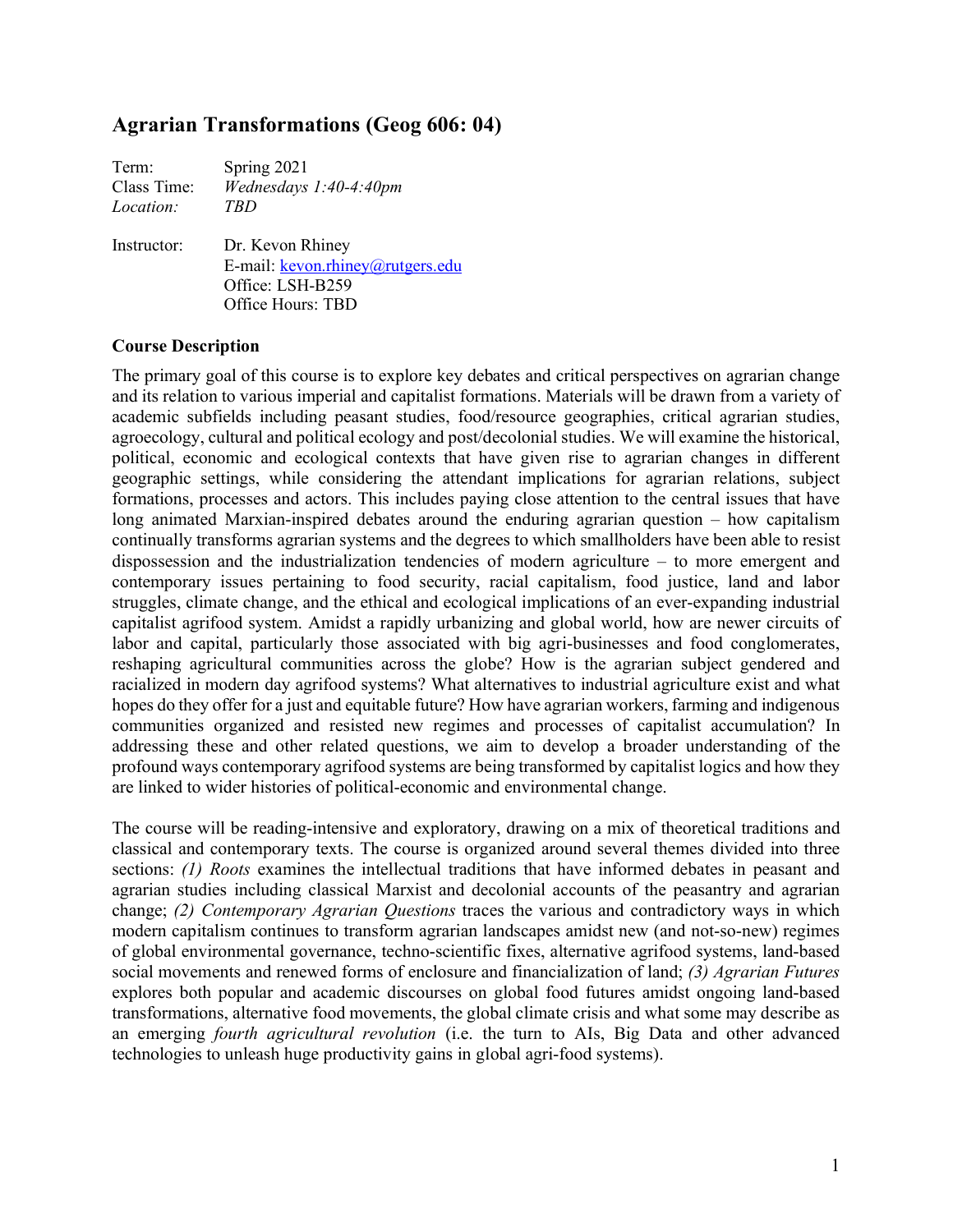## **Sample Texts:**

This list provides examples of some of the reading material we will cover in this course. A more detailed reading list and schedule will be provided at a later date.

#### *Section 1: Roots*

Akram-Lodhi, H., & Kay, C. (2010). Surveying the agrarian question (part 1): Unearthing foundations, exploring diversity. *The Journal of Peasant Studies, 37*(1), 177-202.

Baptiste, E. (2014). *The Half Has Never Been Told.* New York: Basic Books.

Bernstein, H. (2006). Is there an agrarian question in the 21st century? *Canadian Journal of Development Studies, 27*(4), 449-460.

Bernstein, H. (2009). V. I. Lenin and A. V. Chayanov: Looking back, looking forward. *Journal of Peasant Studies, 36*(1), 55-81.

Borras, S. M. (2009). Agrarian change and peasant studies: Changes, continuities and challenges – an introduction. *Journal of Peasant Studies, 36*(1), 5-31.

Carney, J. (2001). *Black Rice: The African Origins of Rice Cultivation in the Americas.* Cambridge: Harvard University Press.

De Janvry, A. (1981). *The Agrarian Question and Reformism in Latin America*. Baltimore: John Hopkins University Press.

Fanon, F. 1965. Wretched of the Earth. New York: Grove Press.

Goodman, D. and Watts, M. (Eds.) (1997). *Globalising Food: Agrarian Questions and Global Restructuring.* New York: Routledge.

Guevara, C. 1998. Guerilla Warfare. Lincoln: University of Nebraska Press.

James, C.L.R. (1989). *The Black Jacobins: Toussaint L'Ouverture and the San Domingo Revolution*. New York: Vintage Books.

Kautsky, K. (1899/1988). *The Agrarian Question.* London: Zwan Publications.

Lenin, V. I. (1899/2004). *The Development of Capitalism in Russia.* Honolulu: University Press of the Pacific. (Chapter 2, pp. 175-190)

Mann, S. (1990). *Agrarian Capitalism in Theory and Practice.* Chapel Hill: The University of North Carolina Press.

White, M. (2018). *Freedom Farmers: Agricultural Resistance and the Black Freedom Movement.*  Chapel Hill: University of North Carolina Press.

Williams, E. (1944/1994). Capitalism and Slavery. Chapel Hill: University of North Carolina Press.

Wynter, S. (1971). Novel and History, Plot and Plantation, *Savacou* 5 (1971): 95-102.

#### *Section 2: Contemporary Agrarian Questions*

Breger Bush, S. (2012). *Derivatives and Development: A Political Economy of Global Finance, Farming, and Poverty*. Palgrave Macmillan.

Crichlow, M.A. (2009). *Globalization and the Post-Creole Imagination: Notes on Fleeing the Plantation*. Duke University Press: Durham.